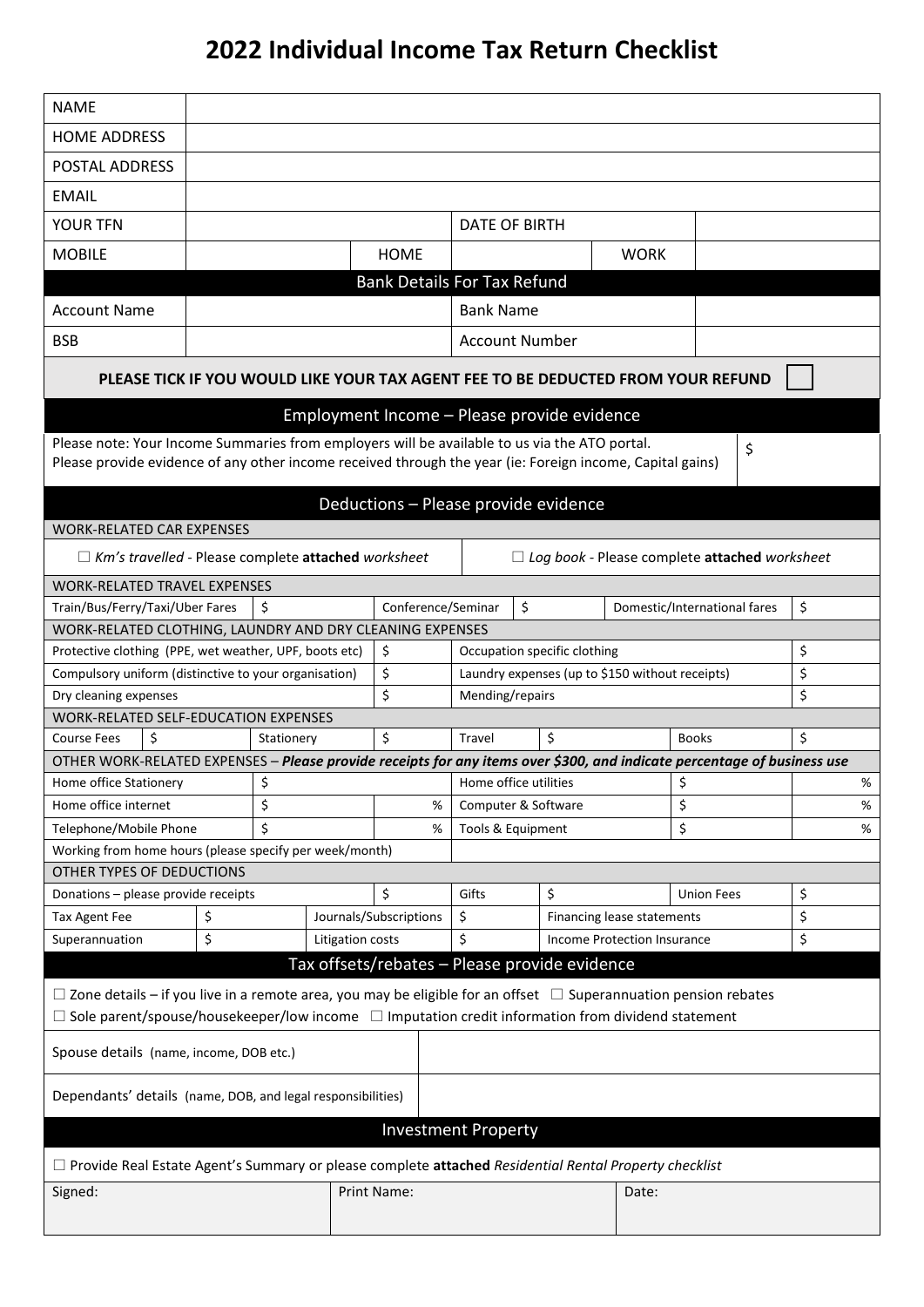## **2022 Residential Rental Property Checklist**

| <b>RENTAL DETAILS</b>                                                     |    |  |  |  |  |  |
|---------------------------------------------------------------------------|----|--|--|--|--|--|
|                                                                           |    |  |  |  |  |  |
| period (i.e. the financial year in which the information relates to)      |    |  |  |  |  |  |
| tax file number of the taxpayer                                           |    |  |  |  |  |  |
| full name of the taxpayer                                                 |    |  |  |  |  |  |
| address of the rental property                                            |    |  |  |  |  |  |
| date the property first earned rental income                              |    |  |  |  |  |  |
| start and finish dates during the year when the property was rented       |    |  |  |  |  |  |
| number of weeks the property was rented out in the current financial year |    |  |  |  |  |  |
| date of acquisition of the rental property                                |    |  |  |  |  |  |
| date of sale of the rental property (if sold in the current year).        |    |  |  |  |  |  |
| private use %                                                             |    |  |  |  |  |  |
| INCOME (EXCLUDE CENTS ON ALL AMOUNTS)                                     |    |  |  |  |  |  |
| rental income                                                             | \$ |  |  |  |  |  |
| other rental related income                                               | \$ |  |  |  |  |  |
| gross rent                                                                | \$ |  |  |  |  |  |
| EXPENSES (EXCLUDE CENTS ON ALL AMOUNTS)                                   |    |  |  |  |  |  |
| advertising expenses                                                      | \$ |  |  |  |  |  |
| owner's corporation (body corporate) fees                                 | \$ |  |  |  |  |  |
| borrowing expenses                                                        | \$ |  |  |  |  |  |
| cleaning expenses                                                         | \$ |  |  |  |  |  |
| council rates                                                             | \$ |  |  |  |  |  |
| the decline in value of a depreciating asset used in a rental property    | \$ |  |  |  |  |  |
| gardening and lawn mowing expenses                                        | \$ |  |  |  |  |  |
| insurance expenses                                                        | \$ |  |  |  |  |  |
| interest expenses on loans                                                | \$ |  |  |  |  |  |
| land tax expenditure                                                      | \$ |  |  |  |  |  |
| legal expenses                                                            | \$ |  |  |  |  |  |
| pest control expenses                                                     | \$ |  |  |  |  |  |
| property agent fees or commission expenses                                | \$ |  |  |  |  |  |
| repairs and maintenance expenses                                          | \$ |  |  |  |  |  |
| capital works deductions                                                  | \$ |  |  |  |  |  |
| stationery, telephone and postage expenses                                | \$ |  |  |  |  |  |
| water charges                                                             | \$ |  |  |  |  |  |
| sundry rental expenses                                                    | \$ |  |  |  |  |  |
| Total expenses                                                            | \$ |  |  |  |  |  |
| Net rent                                                                  | \$ |  |  |  |  |  |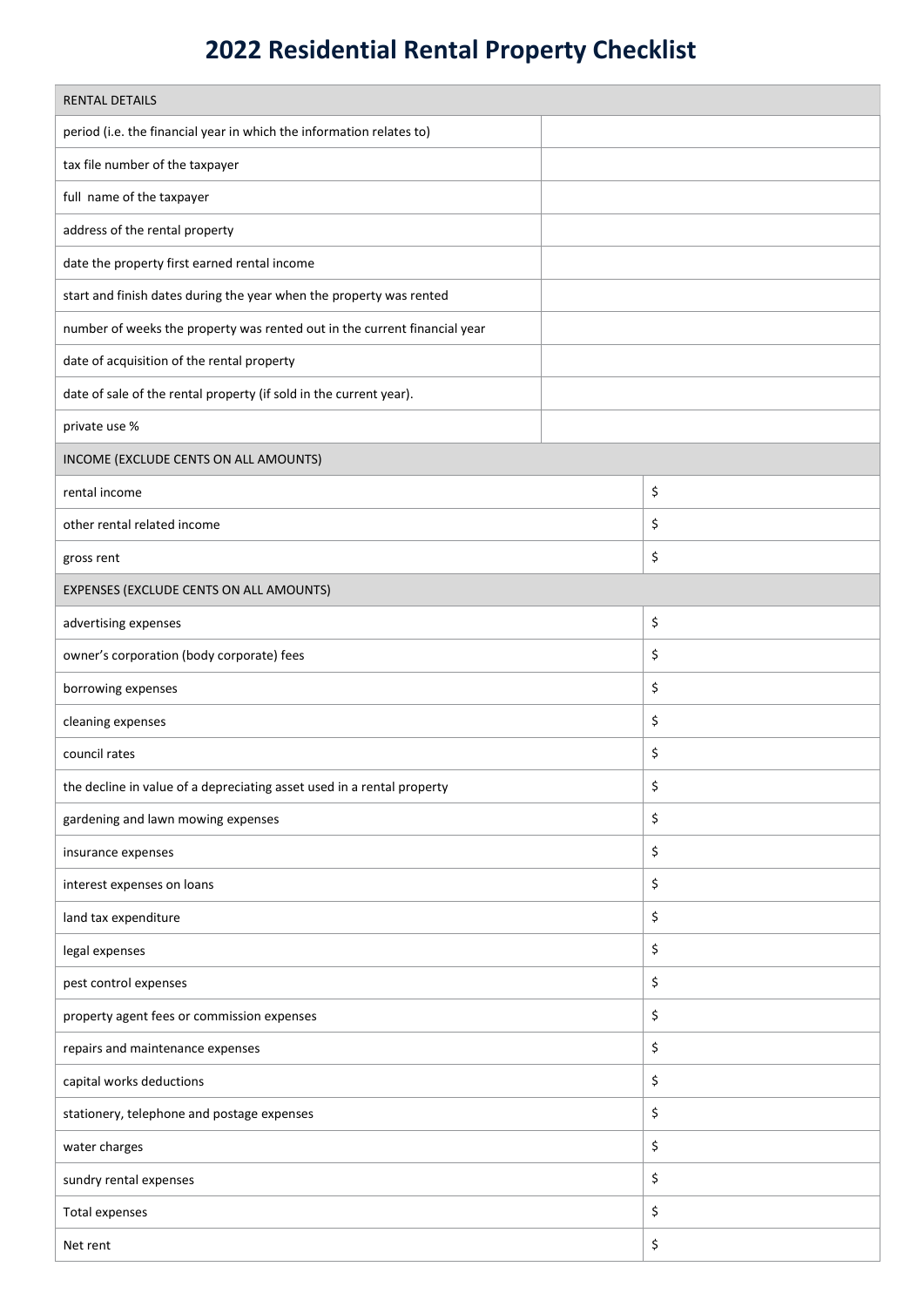## **Log book method worksheet**

|       | Taxpayer's name                                                                                                  | <u> 1980 - John Stein, Amerikaansk politiker (</u> † 1920) |                                      |
|-------|------------------------------------------------------------------------------------------------------------------|------------------------------------------------------------|--------------------------------------|
|       | Tax file number                                                                                                  | <u> 1980 - Johann Barnett, fransk politiker (d. 1980)</u>  |                                      |
|       | Year ended                                                                                                       |                                                            |                                      |
|       | Type of motor vehicle                                                                                            |                                                            |                                      |
|       | Registration number                                                                                              |                                                            |                                      |
|       |                                                                                                                  |                                                            |                                      |
|       | <b>Car details</b>                                                                                               |                                                            |                                      |
| 1.    | Over what period was the car held during the year of income?                                                     |                                                            |                                      |
|       |                                                                                                                  |                                                            |                                      |
| 2.    | If you owned one or more car(s) during the year of income, please provide the following details for each<br>car: |                                                            |                                      |
|       | Make/model                                                                                                       | Registration number                                        |                                      |
|       |                                                                                                                  | <u> 1989 - Johann Barbara, martin a</u>                    |                                      |
|       |                                                                                                                  |                                                            |                                      |
|       |                                                                                                                  | <u> 1980 - Johann Barbara, martin a</u>                    |                                      |
|       |                                                                                                                  |                                                            |                                      |
|       | Log book expenses                                                                                                |                                                            |                                      |
|       | A. Total operating cost of the car:                                                                              |                                                            |                                      |
|       | Petrol and oil                                                                                                   |                                                            | $\frac{1}{2}$                        |
|       | Depreciation/lease charge                                                                                        |                                                            |                                      |
|       | Registration                                                                                                     |                                                            | \$                                   |
|       | Insurance                                                                                                        |                                                            | $\frac{1}{2}$                        |
|       | Automobile club membership                                                                                       |                                                            | <u>a sa mga salawang ng mga sang</u> |
|       | Repairs and maintenance                                                                                          |                                                            | $\frac{1}{2}$                        |
|       | Interest charges                                                                                                 |                                                            | $\zeta$                              |
| Other |                                                                                                                  | $\frac{1}{2}$                                              |                                      |
|       |                                                                                                                  | $\sharp$                                                   | $\zeta$                              |
|       | B. Total operating cost of the car \$                                                                            |                                                            |                                      |
|       | C. Less: Car parking and bridge/road tolls                                                                       |                                                            | $\frac{1}{\sqrt{2}}$                 |
|       | Sub-total                                                                                                        | $\zeta$                                                    |                                      |
|       | D. Less: input tax credits on car expenses that taxpayer can claim (if any)                                      |                                                            | \$                                   |
| Е.    | Total car operating expenses                                                                                     |                                                            | $\sharp$                             |
| F.    | $\frac{0}{0}$<br>Business use %<br>$\mathsf{X}$                                                                  |                                                            |                                      |
|       | F. Total claim under Log Book method                                                                             |                                                            | \$                                   |